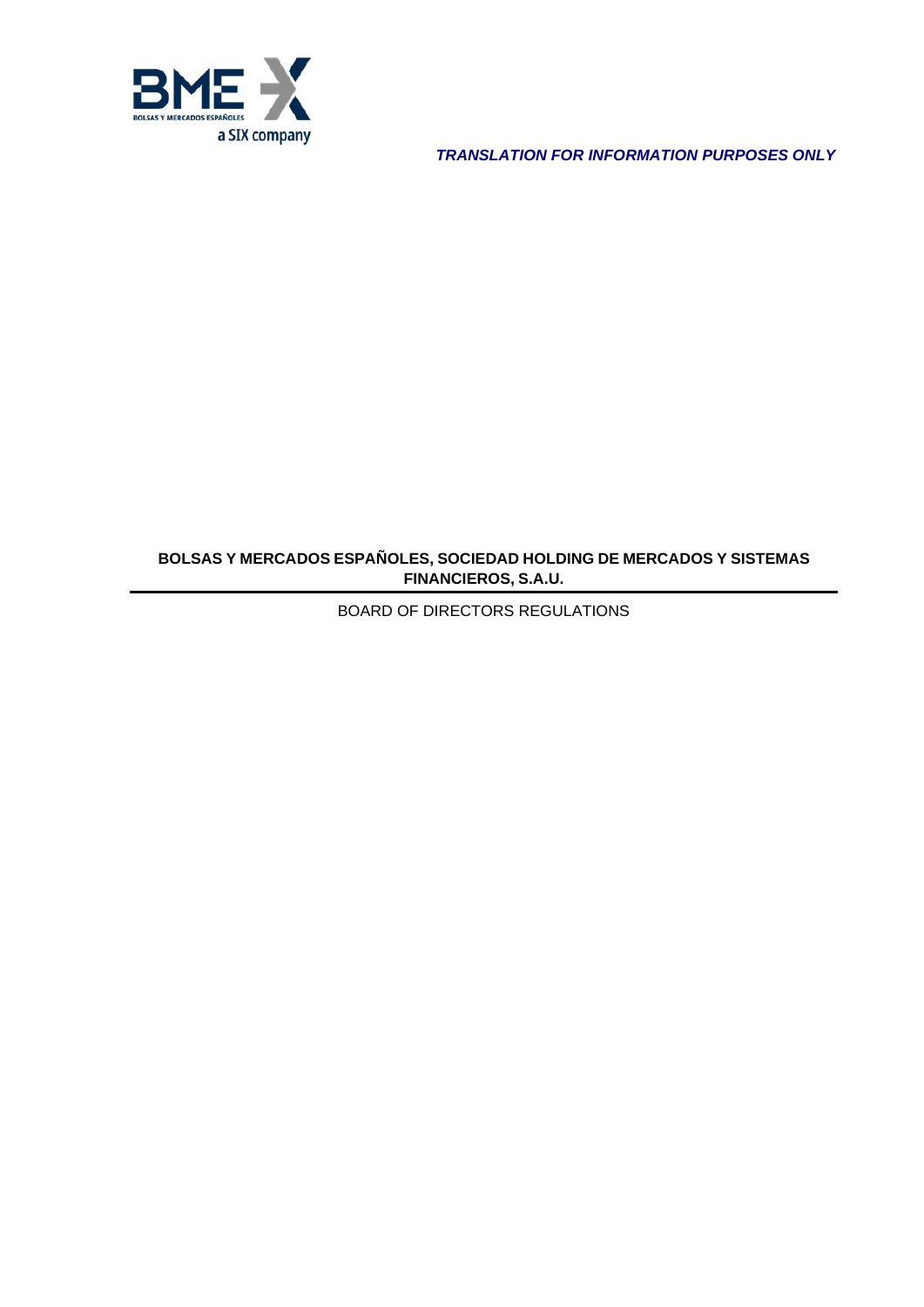**Content** CHAPTER I GENERAL PROVISIONS Article 1.- Purpose and Aim Article 2. Scope of application Article 3. Dissemination Article 4. Interpretation and amendments

CHAPTER II

COMPOSITION AND FUNCTIONS OF THE BOARD OF DIRECTORS

Article 5.- Composition of the Board of Directors

Article 6.- General Functions of the Board of Directors

- Article 7.- Specific duties in certain matters
- Article 8.- Principles of conduct

CHAPTER III

FUNCTIONS OF THE BOARD OF DIRECTORS

Article 9.- Board meetings and assessment of the Board and its Committees

Article 10.- Conduct of meetings

Article 11.- Adoption of resolution

CHAPTER IV

BOARD OFFICES AND COMMITTEES

Section 1

Board Officers

Article 12.- The Chairman of the Board of Directors

Article 13.- The Deputy Chairmen of the Board of Directors

Article 14.- The Secretary and Deputy Secretaries of the Board of Directors

Article 15.- The Chief Executive Officer

Section 2

**Committees** 

Article 16.- Board Committees

Article 17.- Audit and Risk Committee

Article 18.- Appointments and Remuneration Committee

Section 3

Rules governing Directors

Article 19.- Appointment, Re-election, Resignation and Removal of Directors

Article 20.- Prohibitions

Article 21.- Directors' right to information and advice

Article 22.- Due diligence

Article 23.- Duty of loyalty

Article 24.- Conflicts of interest

Article 25.- Other duties of disclosure for Directors

Article 26.- Directors' relations with Group companies and significant shareholders in respect of the markets and systems managed by them

Article 27.- Directors' remuneration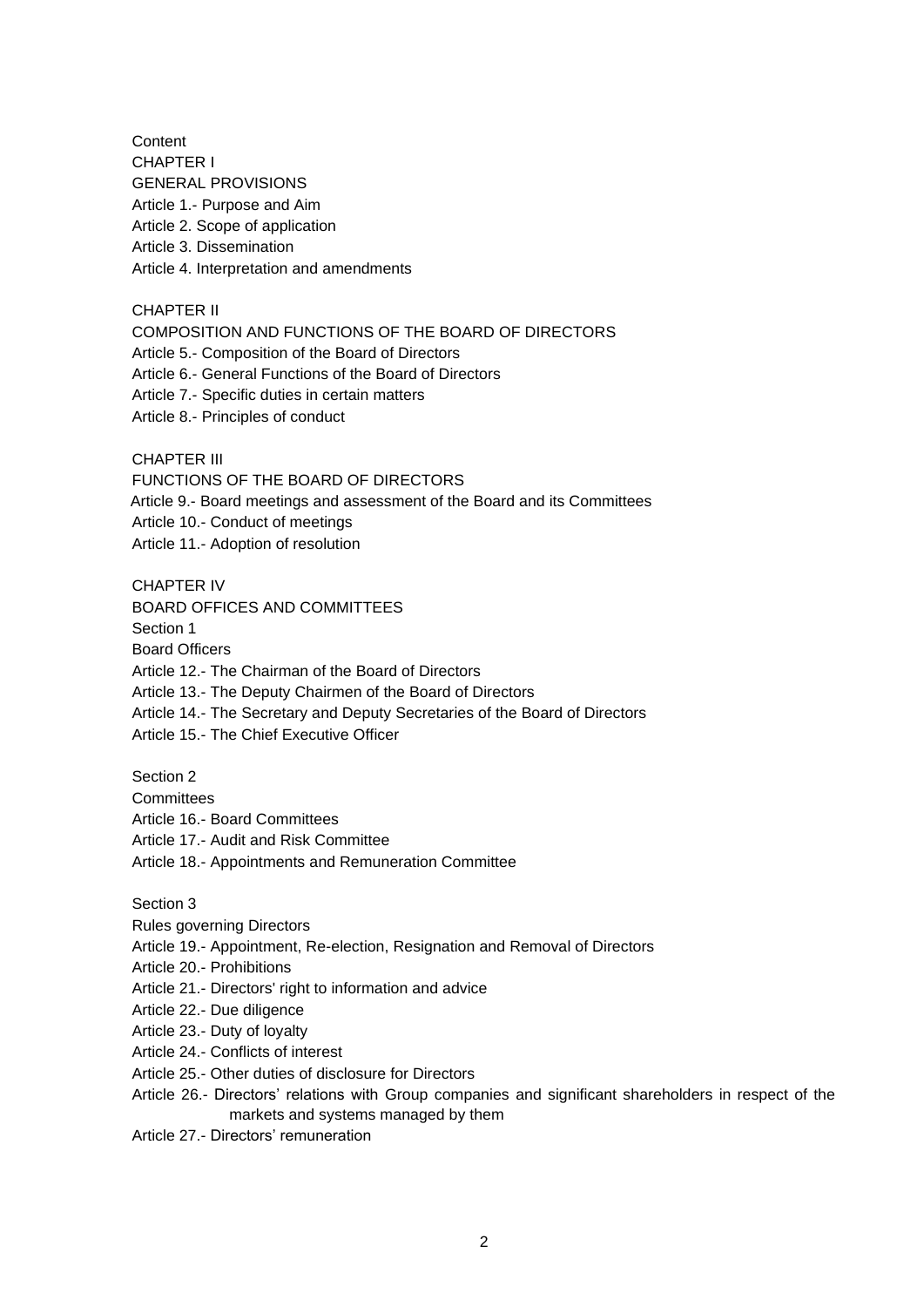# **CHAPTER I GENERAL PROVISIONS**

### **Article 1.- Purpose and Aim.**

- 1. The purpose of the Board of Directors Regulations is to set forth the principles of conduct of Bolsas y Mercados S.A.'s Board of Directors, also setting the basic rules of its organisation and operation, and the rules governing its members, in order to achieve the utmost transparency and efficacy in the tasks of direction, supervision and control in regard to the management and representation of the Company.
- 2. Without prejudice to the precedence of the law and the Articles of Association which are elaborated upon and supplemented hereby, as one of the Company's standards of corporate governance these Regulations are open to such amendments as may be advisable in the light of the evolution both of the Company and of the rules and recommendations that may be drawn up on the matters with which the Regulations are concerned.

### **Article 2.- Scope of application.**

- 1. The Regulations shall apply to the Board of Directors, to its collegiate delegate bodies and managing directors, and to its internal Committees or Commissions and to all the members who sit on them and contribute to the forming of opinions.
- 2. All references to Group companies in the Company's Articles of Association and herein should be understood as referring to those in which the Company has a controlling interest that determines a group relationship as expressed in the Spanish Securities Markets Act.

# **Article 3.- Dissemination.**

The persons to whom these Regulations apply have a duty to be acquainted with them, to comply with them and to enforce them, and to this end the Secretary of the Company's Board of Directors shall provide them with a copy of the Regulations.

#### **Article 4.- Interpretation and amendments.**

- 1. The application of these Regulations shall be as a supplement and complement to the provisions governing the Board of Directors, Delegate Bodies and the Board Committees and Commissions laid down by law and in the Company's Articles of Association.
- 2. The Board of Directors is empowered to resolve any doubts which might arise in the application or interpretation of these Regulations, to reconcile them with all applicable laws and the Articles of Association.
- 3. The Board of Directors may amend these Regulations at the proposal of its Chairman or one third of the Directors when circumstances arise which, in the Board's opinion, make an amendment advisable or necessary for the interests of the Company.

The amendment proposal must be accompanied by the text of the proposed amendment, its explanatory report and, where appropriate, the report on the proposed amendment and its explanatory report issued by the Board Committee competent in the matter to which the proposed amendment refers.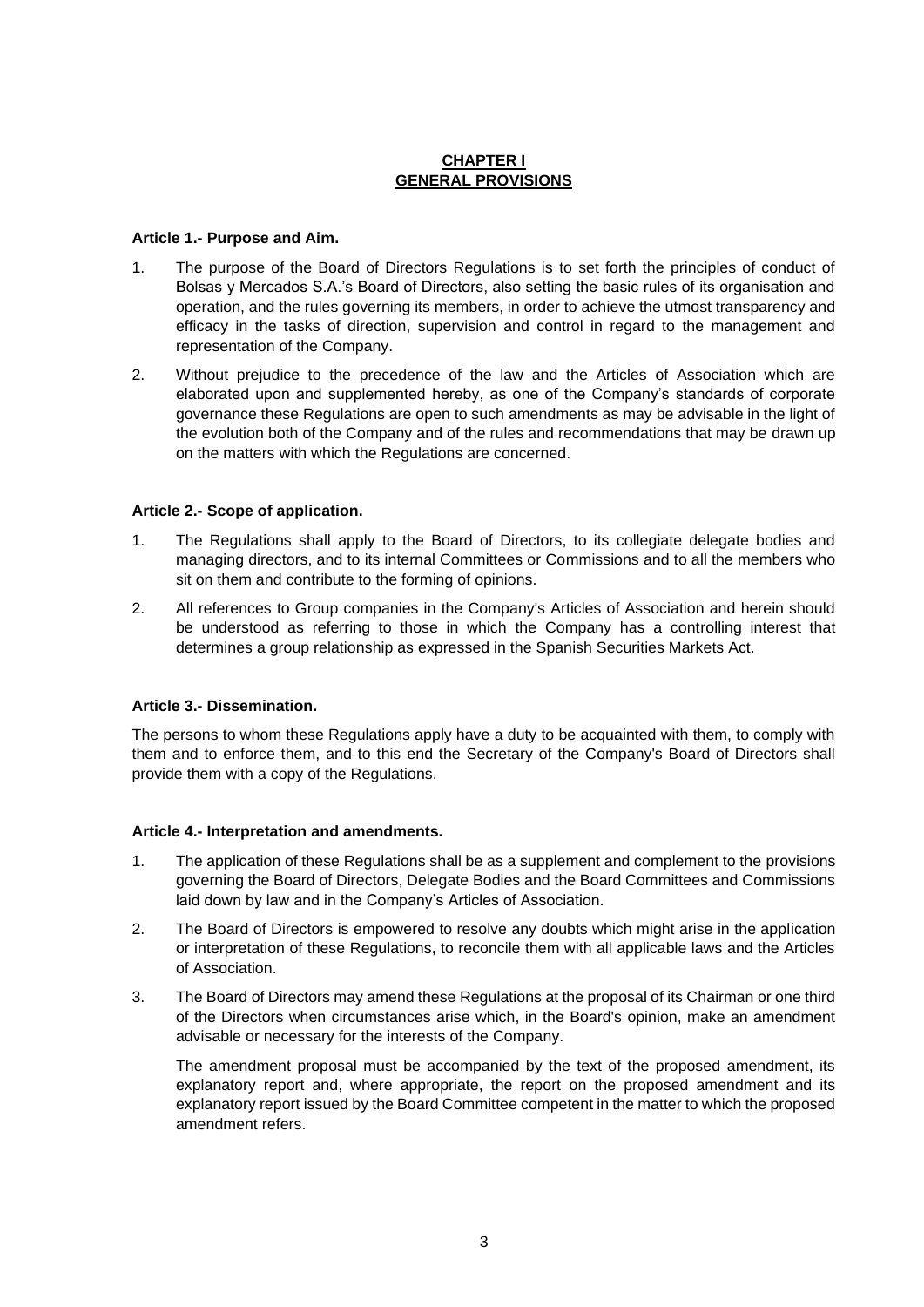# **CHAPTER II COMPOSITION AND FUNCTIONS OF THE BOARD OF DIRECTORS**

### **Article 5.- Composition of the Board of Directors.**

- 1. The number of Company Directors shall be established at the General Shareholders' Meeting, and shall be within the maximum and minimum set by the Articles of Association. Subject to a report by the Appointments and Remuneration Committee, the Board of Directors shall propose to the General Shareholders' Meeting, the number of members it considers appropriate for the Board's due representativeness and efficient operation.
- 2. Candidates proposed by the Board of Directors for appointment or re-election, or ratification as Directors must be persons of high standing, integrity and reputability, who also have the necessary expertise for the performance of their functions.

Those persons who had turned 75 years old in the event that they are qualified as non-executive Directors may not be appointed or re-elected as Directors. Directors qualified as executives may not be re-elected if they had turned 70 years old.

- 3. Proposals shall be made bearing in mind the existence of the following categories of Directors:
	- a) Executive Director.
	- b) Non-executive Directors, which may be proprietary, independent or other external Directors.
- 4. The Directors shall be classified in accordance with the following criteria:
	- (i) Those individuals who perform management duties in the Company or its group regardless of their legal connection to the same will be classified as Executive Directors.
	- (ii) The following will be classified as proprietary Directors:
		- 1. The senior management or Directors of the parent Company or companies belonging to its group.
		- 2. Those who possess a shareholding equal to or exceeding the quantity legally considered significant or who have been appointed due to their position as shareholders, although their shareholding does not reach said required quantity or who represent the aforementioned shareholders.
	- (iii) Independent Directors will be classified as those who, appointed in recognition of their personal and professional status, may perform their duties without appearing biased due to relationships with the company or its group due to relationships with the Company or its group, its significant shareholders or its management team.

Any individuals who find themselves in the scenarios contemplated, at any given time, by the regulations applicable to corporate enterprises preventing such classification may not be categorised as independent Directors.

- (iv) Other external directors are considered to be those Directors who are not proprietary Directors but who for some reason cannot be classified as independent Directors, and whose appointment is proposed by the Appointments and Remuneration Committee due to particular attributes which make them especially suitable for a directorship because of their outstanding professional track record in the stock markets and related areas. Such proposals must be backed up by the related proposal from the Appointments and Remuneration Committee.
- 5. In the proposals for the appointment and re-election of Directors that it submits to the General Shareholders' Meeting, the Board of Directors shall endeavour to ensure that the number of Directors is distributed among the different categories in the proportion which is deemed to be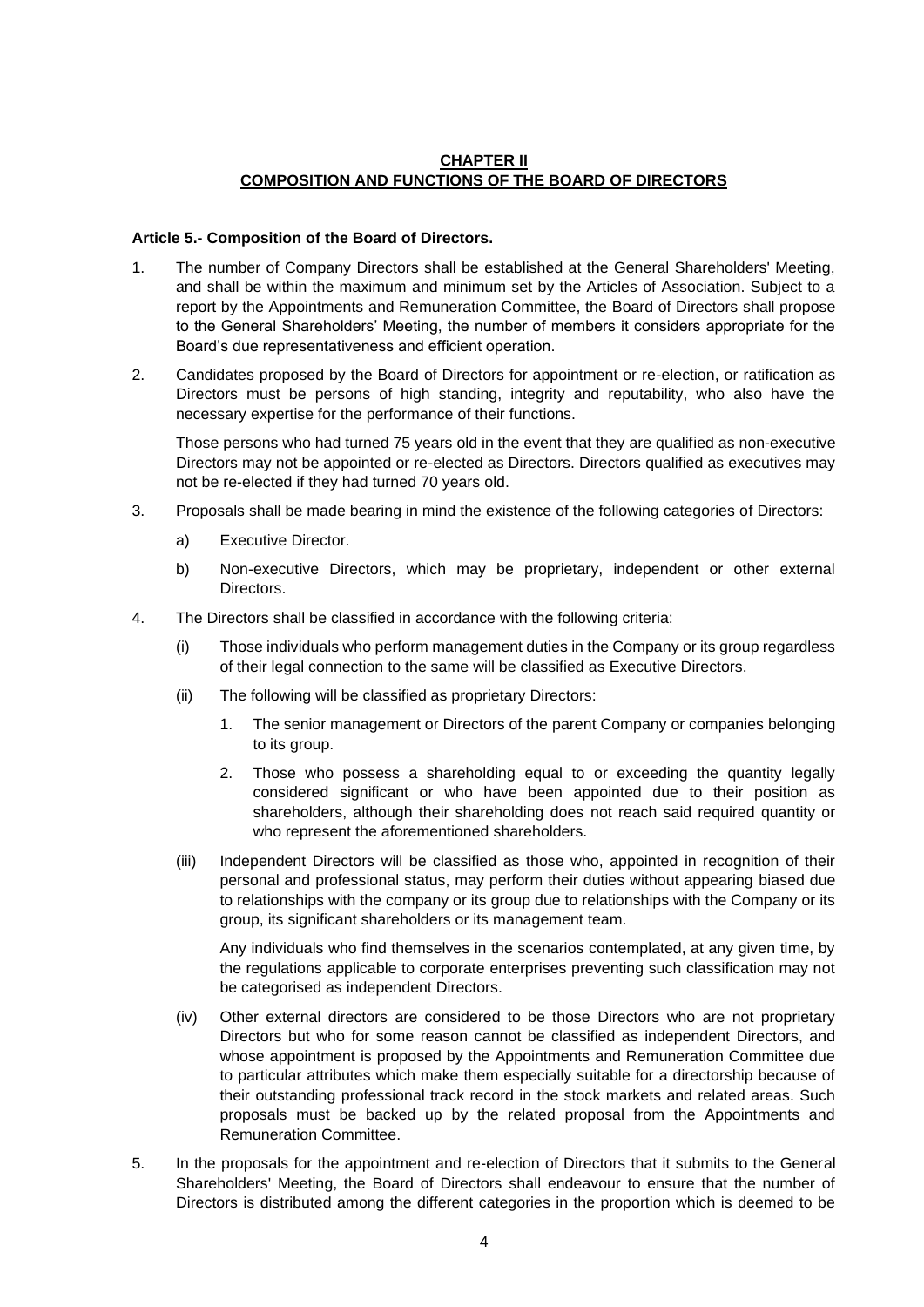most appropriate at any given time bearing in mind the shareholding structure and purpose of the Company and Group companies.

Information on each Director shall be published on the Company's website and updated on a regular basis. Such information shall refer to the Directors' professional and personal profile, the Directors category to which they have been assigned and the dates of their appointment and reelection as Director and their membership of the Board Committees.

### **Article 6.- General Functions of the Board of Directors.**

1. Without prejudice to matters reserved by law or under the Articles of Association to the General Shareholders' Meeting, the Board of Directors is the Company's most senior governing and administrative body, and is fully empowered to direct, manage and represent the Company in the performance of the activities that comprise its corporate purpose, including all powers not attributed to the General Shareholders' Meeting by law or under the Articles of Association.

The Board of Directors shall entrust the management of the Company's ordinary business to its delegate bodies, its executive members and the senior management team, and shall drive, direct and supervise those matters of special significance for the Company, undertaking in this respect as general tasks, among others, those of defining the general strategy and management guidelines of the Company, giving impetus to and overseeing the senior management, establishing the basis of the corporate organisation in order to ensure its maximum efficiency, identifying the Company's main risks and supervising the internal control systems, as well as organising its own operation.

- 2. When defining the Company's general strategy, the functions of the Board in full and through its Committees shall include the following:
	- a) Approving the Company's annual budget estimates, setting the financial targets and basic lines of action along with the specific plans and policies for achieving these targets.
	- b) Establishing the general policy for information and communication to the markets and public opinion.
- 3. With regard to the management guidelines and establishing the basis of the corporate organisation of senior management, the functions of the Board in full and through its Committees shall include the following:
	- a) Appointing and removing the managers who report directly to the Board or some of its members and establishing the basic terms and conditions of their contracts, including remuneration, ensuring an organisational structure is established that guarantees the maximum efficiency of the senior management and of the management team, and monitoring the management team's success in meeting the targets set.
	- b) Determining, among other aspects, the structure of the group of companies and the governance polices of the Company and the Group on investments, financing, dividends and corporate social responsibility.
	- c) Determining the risk management and control policy, including tax risks, and overseeing the internal information and control systems.
	- d) Exercising the functions assigned to the Board at the General Shareholders' Meeting. Such functions may not be delegated unless expressly agreed at the General Shareholders' Meeting.
	- e) Approving the following operations: setting up and dissolving companies, acquiring stakes in existing companies, and any merger, takeover, spin-off or concentration operations that the Company is interested in, provided that these are of significance for the Company in terms of their size or nature.
	- f) Approving all acquisitions and disposals of substantial assets, that are not considered core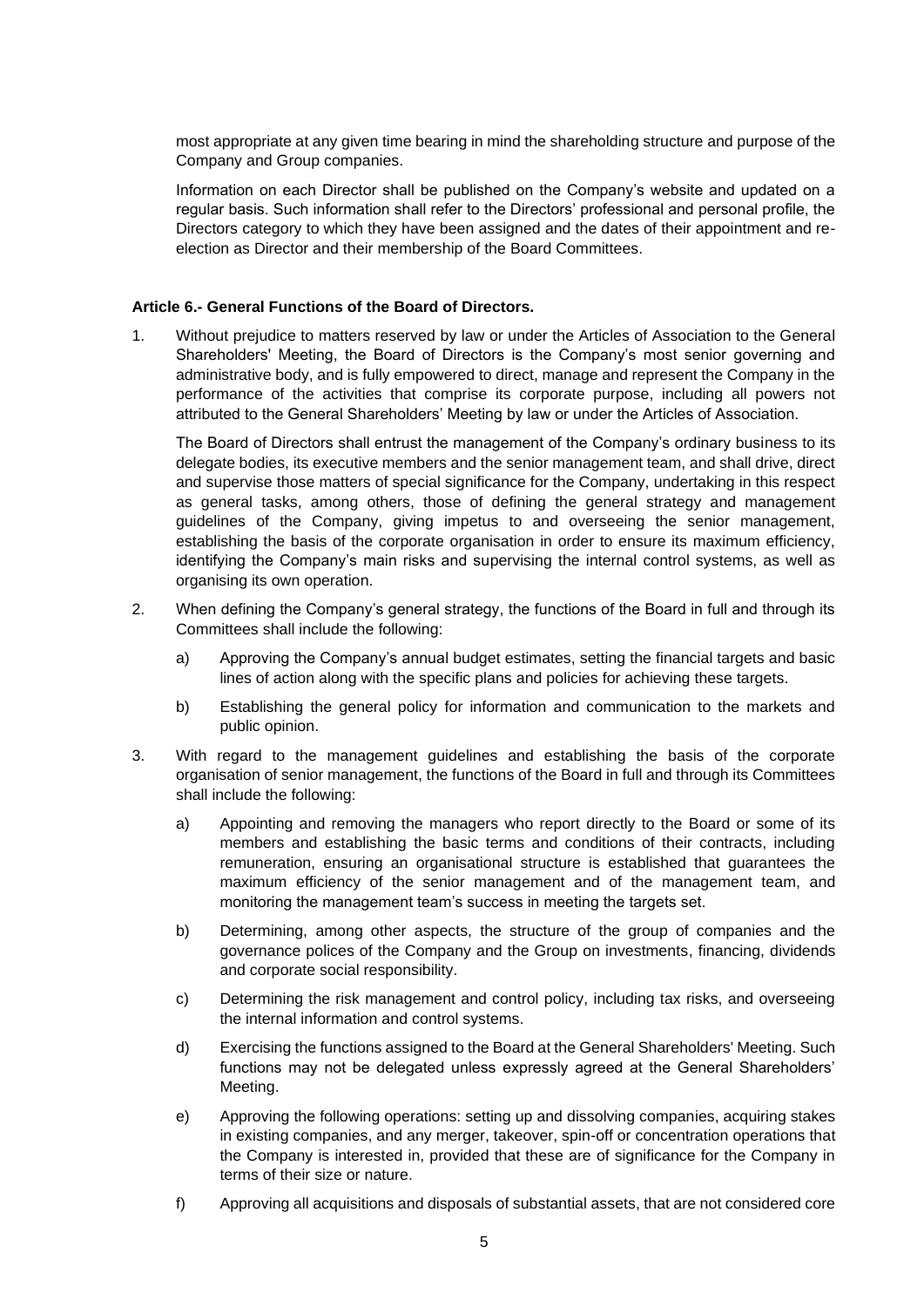assets, as well as investments, divestments and all manner of transactions which, due to their amount or nature, significantly affect the Company's equity position and strategy as a whole, or that present a special tax risk, unless they must be approved at the General Meeting. In any event, the Board of Directors must submit to the General Shareholders' Meeting for approval or ratification any disposal of assets that are not considerate core assets that has a real and significant effect on the activities carried out by the Company as part of its corporate purpose.

- g) Approving the creation or acquisition of ownership interests in special purpose vehicles or entities resident in jurisdictions considered to be tax havens, and any other transactions or operations of a comparable nature whose complexity might impair the transparency of the Group.
- h) Determining the Company's tax strategy.
- i) Providing guarantees or taking similar action to guarantee debentures issued by companies in which the Company does not own a material stake.
- j) Approving the transfer of intellectual or industrial property rights belonging to the Company that are of particular significance financially or for the Company's market image.
- k) Supervising commitments relating to employee benefits which entail long-term financial responsibilities for the Company.
- l) Approving, or, where necessary, taking cognisance of any resolutions on the issuance of securities by the Company and of the terms and conditions thereof.
- 4. Regarding the transparency and veracity of Company information, the functions of the Board in full and through its Committees shall include the following:
	- a) Ensuring the external auditor is both independent and professionally acceptable.
	- b) Approving transactions carried out by a Director or parties related thereto with the Company or its Group, provided that the transaction does not involve a value of more than 10% of Company assets, the use of Company assets or the use of a specific business opportunity.
	- c) Approving transactions that the Company or companies of the Group carry out with shareholders holding significant ownership interest, including shareholders represented on the Board of Directors of the Company or other companies that form part of the same group or with persons related thereto.

Transactions that simultaneously have the following three characteristics shall be except from approval as mentioned in letters b) and c) above:

- 1º. They are governed by standard form agreements applied on an across-the-board basis to a large number of clients;
- 2º. They are performed at prices or rates established on a general basis by the person supplying the goods or services;
- 3º. The amount does not exceed 1% of the Company's annual revenue.
- 5. With regard to its own organisation and operation, the Board of Directors is responsible for:
	- a) Accepting Directors´ resignations.
	- b) Appointing and removing Directors forming part of the Committees envisaged herein.
	- c) Appointing and removing the Chairman, Deputy Chairman (men), Secretary and the Deputy Secretary (ies) of the Board and the officers of the Board Committees whose appointment and termination lie with the Board.
	- d) Supervising the effective operation of the committees formed and the actions of the delegate bodies.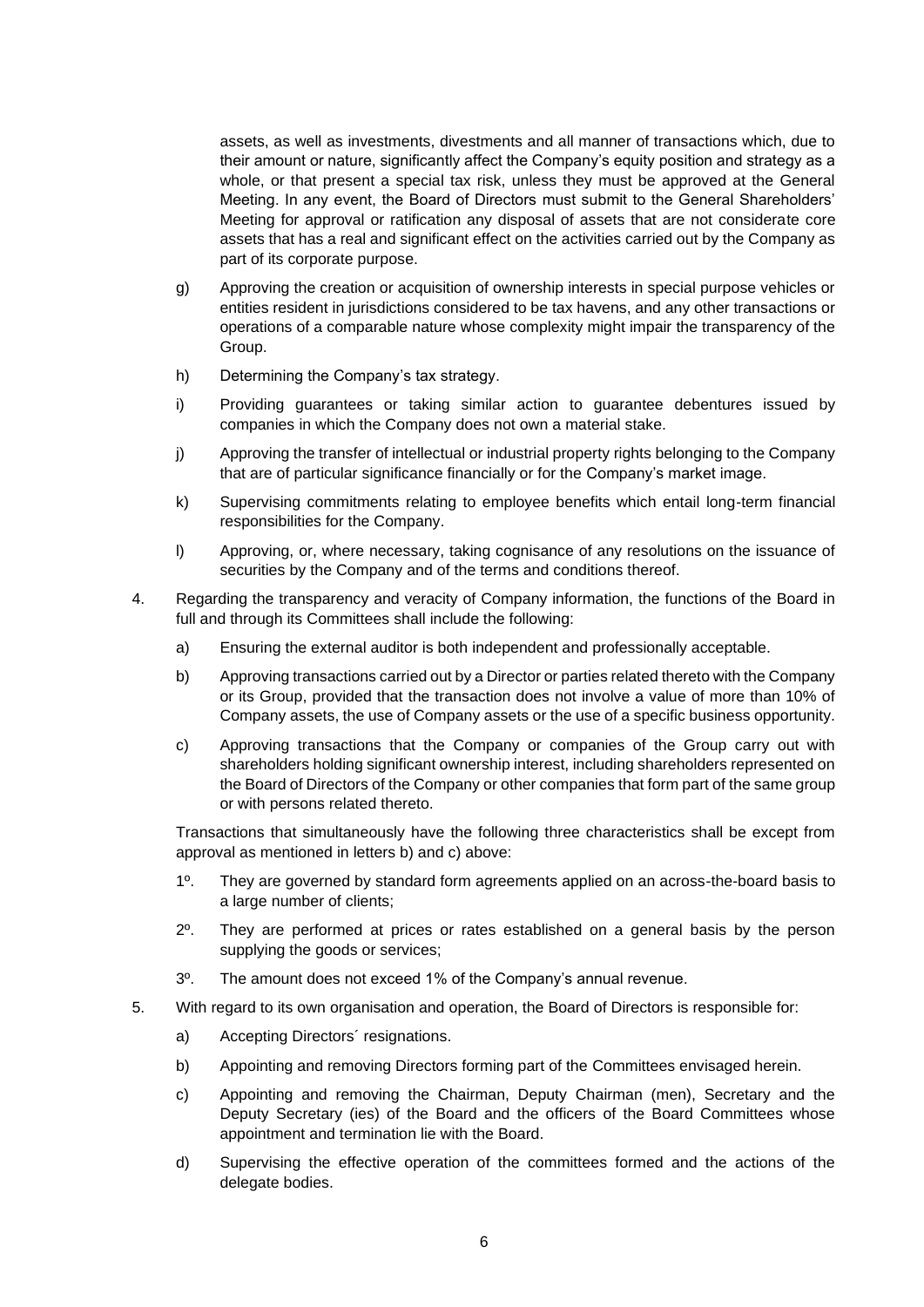- e) Appointing and removing the Company's Managing Director(s), and establishing the basic terms and conditions of their contracts.
- f) Approving and amending the regulations on its operation.
- g) Establishing the remuneration of the Directors in their capacity as such within the statutory framework and of the executive Directors of the Company in accordance with the provisions of the corresponding contract approved by the Board of Directors.

All of the aforementioned powers shall be exercised in compliance with the Company's Articles of Association and the applicable legislation, and are listed merely by way of illustration in relation to the Board's general activity of driving and supervising the management.

# **Article 7.- Specific duties in certain matters.**

- 1. The Board of Directors shall be responsible for ensuring that the Company's annual financial statements - both individual and consolidated - and directors' report give a true and fair view of its net worth, financial situation and results, according to legal requirements, and each of the Directors should have access to all the necessary information for this before they put their signature to the financial statements.
- 2. The Board of Directors is responsible for preparing the annual accounts and the management report, which will include the Non-Financial Information Statement, both in its individual and consolidated versions, and examining the financial information that the Company must make public or send periodically to the National Securities Markets Commission.
- 3. The Board of Directors shall be informed of the adequacy of the procedures and regulations laid down by Group companies for the proper functioning of the markets and systems they manage.

# **Article 8.- Principles of conduct.**

The Board of Directors must perform its functions in accordance with the corporate interests, these being understood to be the Company's interests, although this should not prevent consideration of the other legitimate public or private interests that come together in the performance of the activities of the Company.

In this context, the actions of the Board of Directors and of the Board Committees shall be directed at maximising the long-term value, profitability and efficiency of the Company and at seeking the optimum development and functioning of the markets and systems managed by the Group companies.

# **CHAPTER III OPERATION OF THE BOARD OF DIRECTORS**

# **Article 9.- Board meetings and assessment of the Board and its Committees.**

1. The Board of Directors shall ordinarily meet every month and in any event shall hold at least eight meetings per year, without prejudice to the Chairman's power to call a meeting when requested by Directors representing at least one third of all Board members if the Chairman has failed to call the meeting, without just cause, one month from the date he was requested to do so.

The schedule for ordinary meetings shall be established by the Board of Directors itself and may be modified.

- 2. The Chairman shall decide the Agenda for the meeting, without prejudice to the right of the Directors to request the Chairman to include items on the Agenda.
- 3. The Board of Directors in full must annually assess the efficiency of its operation and the quality of its work on matters within its remit. The Board must also assess the operation of its Committees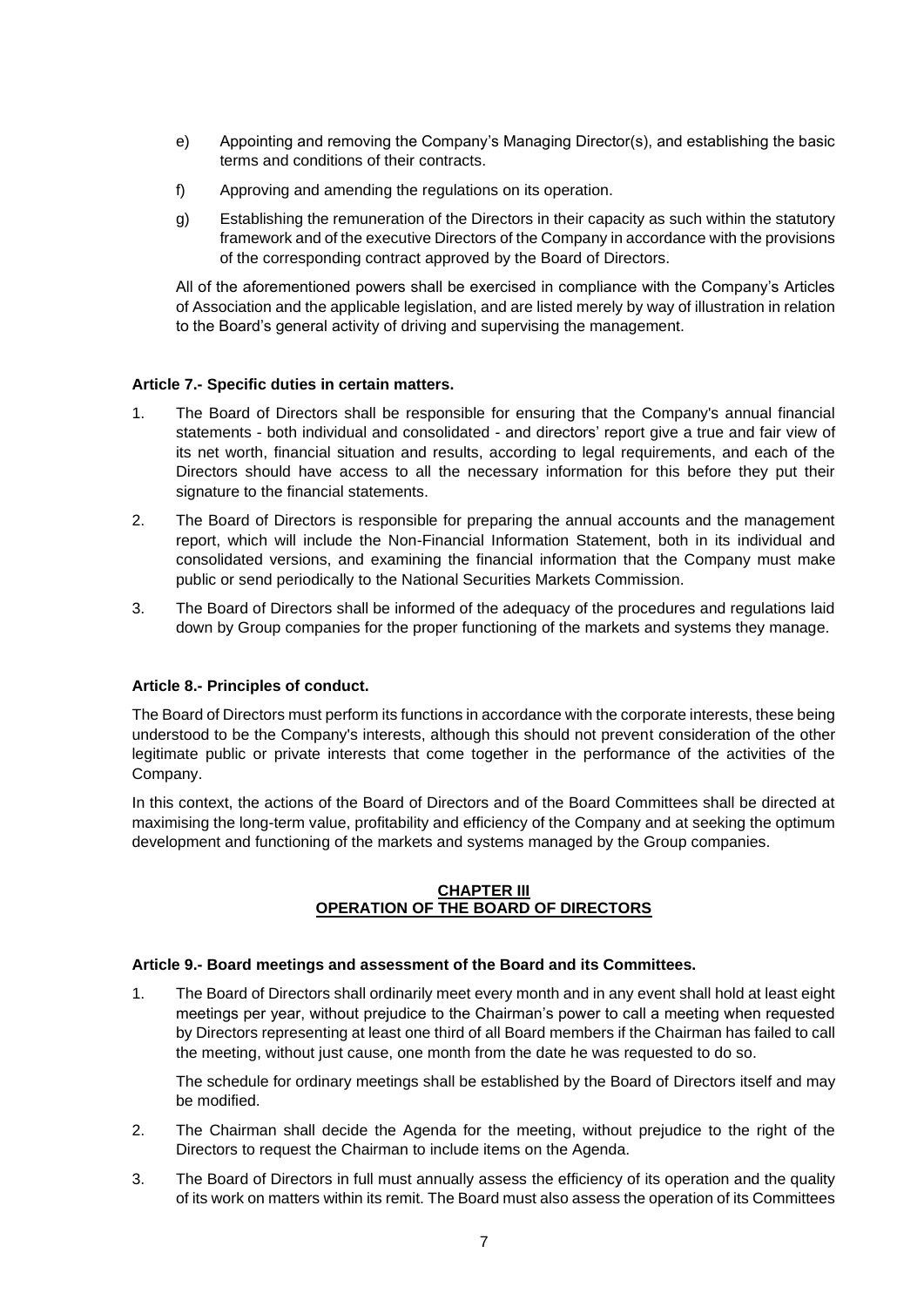based on the reports they prepare on the performance of their tasks.

4. The Board of Directors shall annually assess the performance of the Chairman of the Board of Directors and the Chief Executive Officer or CEOs.

### **Article 10.- Conduct of meetings.**

1. Directors shall make every effort to attend Board meetings and when they are unable to do so in person they shall endeavour to appoint another Director to represent them.

Proxies must be appointed in writing specifically for each meeting and the appropriate instructions as to how to represent the Director appointing them must be given. Directors may be appointed and act as proxies for more than one other Director.

2. The Chairman shall organise and direct the discussions, endeavouring to ensure and encourage the participation of all the Directors in the Board's deliberations. The Chairman shall be responsible for putting resolutions to the vote once he considers that the matter has been discussed sufficiently, and each Director who is present or represented shall have one vote.

### **Article 11.- Adoption of resolutions.**

Except when higher voting majorities are required by law or under the Articles of Association, resolutions shall be adopted by an absolute majority of the Board members who are either present or represented at the meeting. When there is a tie in voting, the Chairman shall have the casting vote.

#### **CHAPTER IV BOARD OFFICERS AND COMMITTEES Section 1 Board Officers**

#### **Article 12.- The Chairman of the Board of Directors.**

- 1. Following a report from the Appointments and Remuneration Committee, the Board shall appoint a Chairman from among its members.
- 2. The Chairman is responsible for:
	- a) Calling and chairing the meetings of the Board of Directors, drafting the agenda of these meetings and directing the discussions and voting carried out by said social body.
	- b) Chairing the Company's General Shareholders' Meetings and directing the discussions and votes carried out thereat.
	- c) Ensuring that Directors receive sufficient information in advance to deliberate on the items included on the agenda of the related meetings.
	- d) Submitting to the Board any proposals he considers appropriate for the efficient running f the Company and particularly those relating to the operation of the Board itself and other company bodies, and proposing the candidates for the offices of Deputy Chairman, Managing Director and Secretary, and where applicable, Deputy Secretary of the Board.
- 3. If the office is vacant or the Chairman is absent, unable to attend or falls sick, his place shall be taken by the appropriate Deputy Chairman from among those designated in accordance with the Articles of Association.

#### **Article 13.- The Deputy Chairmen of the Board of Directors.**

1. The Board of Directors, following a report from the Appointments and Remuneration Committee,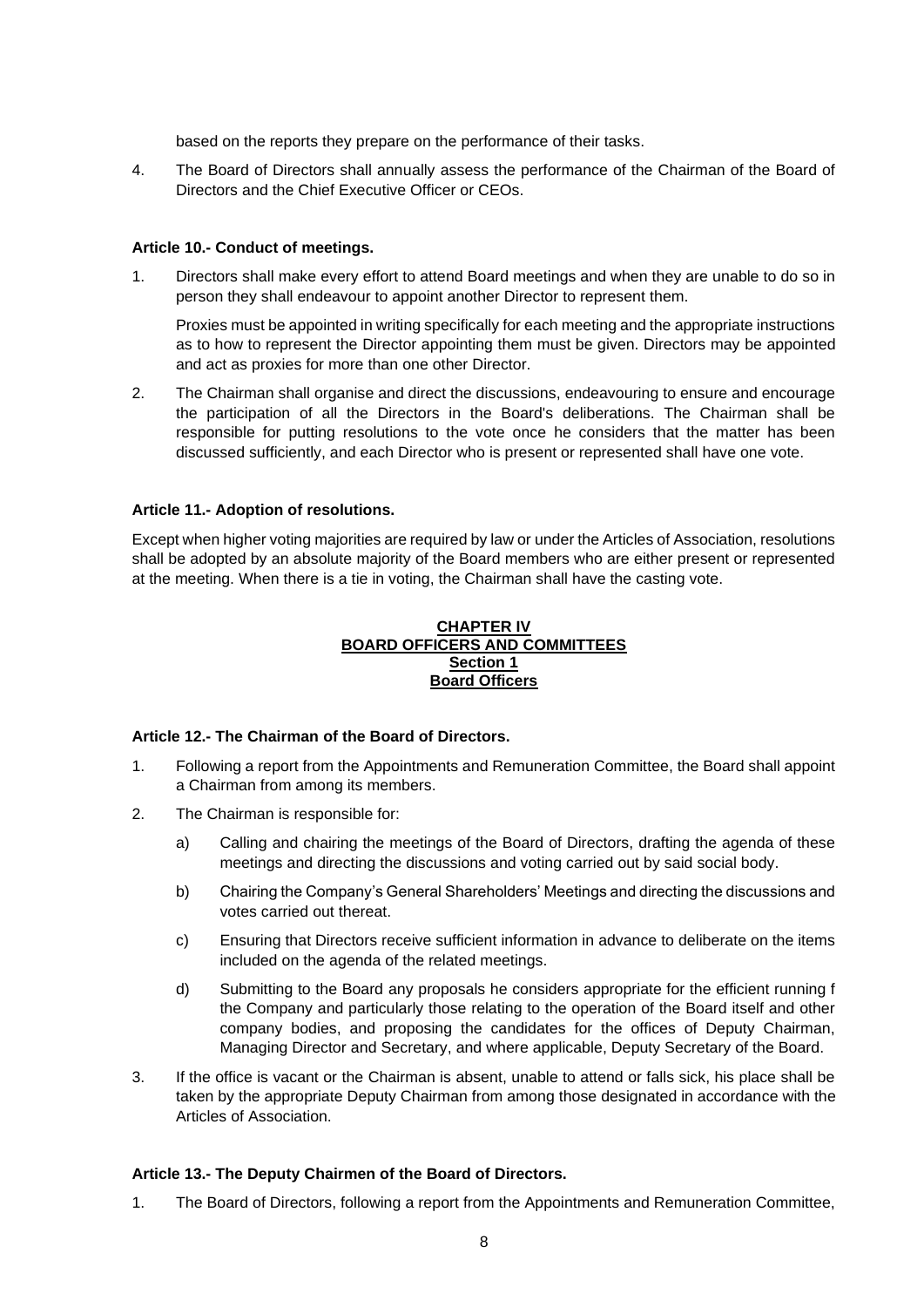may choose from among its members one or more Deputy Chairmen to stand in for the Chairman if he is absent, unable to attend, incapacitated or the office falls vacant.

2. If there is more than one Deputy Chairman, each of the deputy chairmanships shall be numbered. The numerical seniority of the Deputy Chairmen shall determine the order in which they shall stand in for the Chairman.

### **Article 14.- The Secretary and Deputy Secretaries of the Board of Directors.**

- 1. Having regard to appropriate standards of professional competence and independence, the Board of Directors shall appoint, subsequent to a report from the Appointments and Remuneration Committee, a Secretary and, optionally, one or more Deputy Secretaries, none of whom need be Directors, in which case they may speak at meetings but they may not vote. The Deputy Secretaries shall stand in for the Secretary in the event of absence, inability to attend, incapacity or if the office falls vacant. If there is more than one Deputy Secretary, the one to stand in shall be the one who has been in office the longest, and if they have been in office the same length of time, then it shall be the eldest.
- 2. In addition to the functions assigned by law or under the Articles of Association, the Secretary of the Board of Directors, or, in his place, the Deputy Secretary, shall also be responsible for:
	- a) Safeguarding corporate documents, recording the proceedings of meetings in the minutes books and certifying the resolutions adopted by Company bodies for which he is the Secretary.
	- b) Ensuring that the actions taken by the Board of Directors and the Committees he forms part of, are in compliance with the current legislation, the Articles of Association and other internal legislation.
	- c) Serving as a general conduit for the Company's relations with the Directors in all aspects relating to the operation of the Board of Directors and the Committees on which he sits in accordance with the Chairman's instructions.
	- d) Assisting the Chairman to ensure that the Directors receive the relevant information necessary to carry out their duties with sufficient advance notice and in the appropriate format.
	- e) Acting as Secretary to the Committees of the Board of Directors.
	- f) Acting as Secretary at the Company's General Shareholders' Meetings.

#### **Article 15.- The Chief Executive Officer.**

- 1. The Board of Directors, following a report from the Appointments and Remuneration Committee, may appoint from among its members one or more Chief Executive Officer, to whom correspond the responsibility to manage the Company´s ordinary business with the most senior executive functions.
- 2. The Chief Executive Officer or CEOs shall report directly to the Board of Directors about business' progress of the Company.

#### **Section 2 Committees**

#### **Article 16.- Board Committees.**

1. Under the Articles of Association, the Board of Directors must set up an Audit and Risk Committee and an Appointments and Remuneration Committee, composed by members of the Board of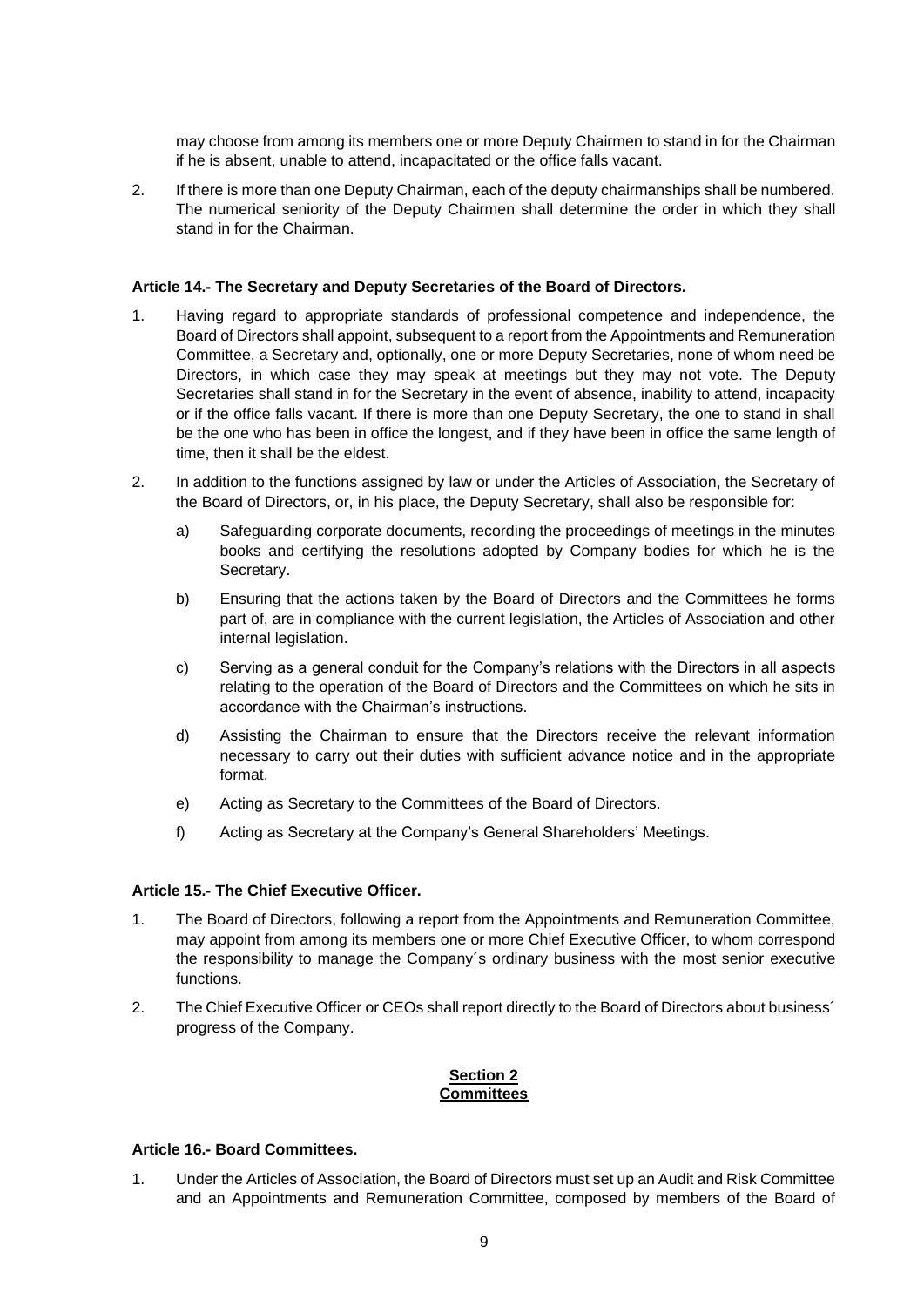Directors. It may also set up an Executive Committee and other purely internal Committees whose members need not necessarily be Directors.

2. Without prejudice to the provisions expressly stipulated in the Articles of Association or herein, the Committees shall regulate their own operation and shall meet when called by their respective Chairman. They shall also appoint a Secretary selected from among their members, although the Secretary to the Board of Directors or any of the Deputy Secretaries or any of the Company's legal advisors may also be appointed to this office.

Depending on the topics to be discussed, the relevant Chairman may invite the attendance at Committee meetings of Company managers, and Directors or managers of Group companies and, in general, any other parties who may be able to assist the Committees in the better performance of their functions.

- 3. The Committee Chairmen shall report on Committee activities to the Board of Directors on an annual basis.
- 4. In addition to the provisions laid down by the Articles of Association and herein, the Committees shall be governed by their own specific rules as approved the Board of Directors and, on a supplementary basis, by the rules applicable to the Board of Directors insofar as they are compatible with the nature and functions of each Committee.

# **Article 17.- Audit and Risk Committee.**

1. The Board of Directors shall set up an Audit and Risk Committee whose members, consisting of three Directors, must be appointed and removed by the Board of Directors. All of the Committee members must be non-executive Directors and the majority of them must be independent Directors.

The Chairman of the Audit and Risk Committee shall be appointed by the Board of Directors from among the independent Directors and must be replaced every four years, being eligible for reelection one year after completing his term. In the event of the absence or temporary inability of the Chairman, his place shall be taken by the independent Director Committee member designated for that purpose by the Board of Directors and, in his absence, by the eldest independent Director Committee member and, if the independent members are the same age, by the one chosen by lot.

The Secretary to the Committee shall be appointed by the Board of Directors from among the Committee members and he shall draw up the minutes of the resolutions adopted. The Board may also appoint as Secretary to the Committee the Board Secretary or any of the Deputy Secretaries, even if they are not Committee members, as well as a member of the Company's Legal Advisory Services, in which cases the Secretary may speak at meetings but not vote.

The Audit and Risk Committee shall meet whenever it is convened by the Chairman or a meeting is requested by at least two of its members, and at the request of the Board of Directors. Committee meetings shall be held at the Company's registered office or at any other venue decided by the Chairman and specified in the notice calling the meeting, and there shall be a quorum for the meeting when the majority of the Committee members are present or represented. Resolutions must be adopted with the favourable vote of the majority of the members who are present or represented at the meeting. When there is a tie in voting, the Chairman or the person standing in for him shall have the casting vote.

- 2. The Audit and Risk Committee shall have the following responsibilities:
	- a) To propose to the Board of Directors, present to the General Shareholders' Meeting for consideration, its recommendation to select, appoint, re-elect and remove external auditors or audit companies and, if applicable, the terms of their engagement and the scope of their professional remit. The Committee shall investigate the issues giving rise to the resignation of any external auditor.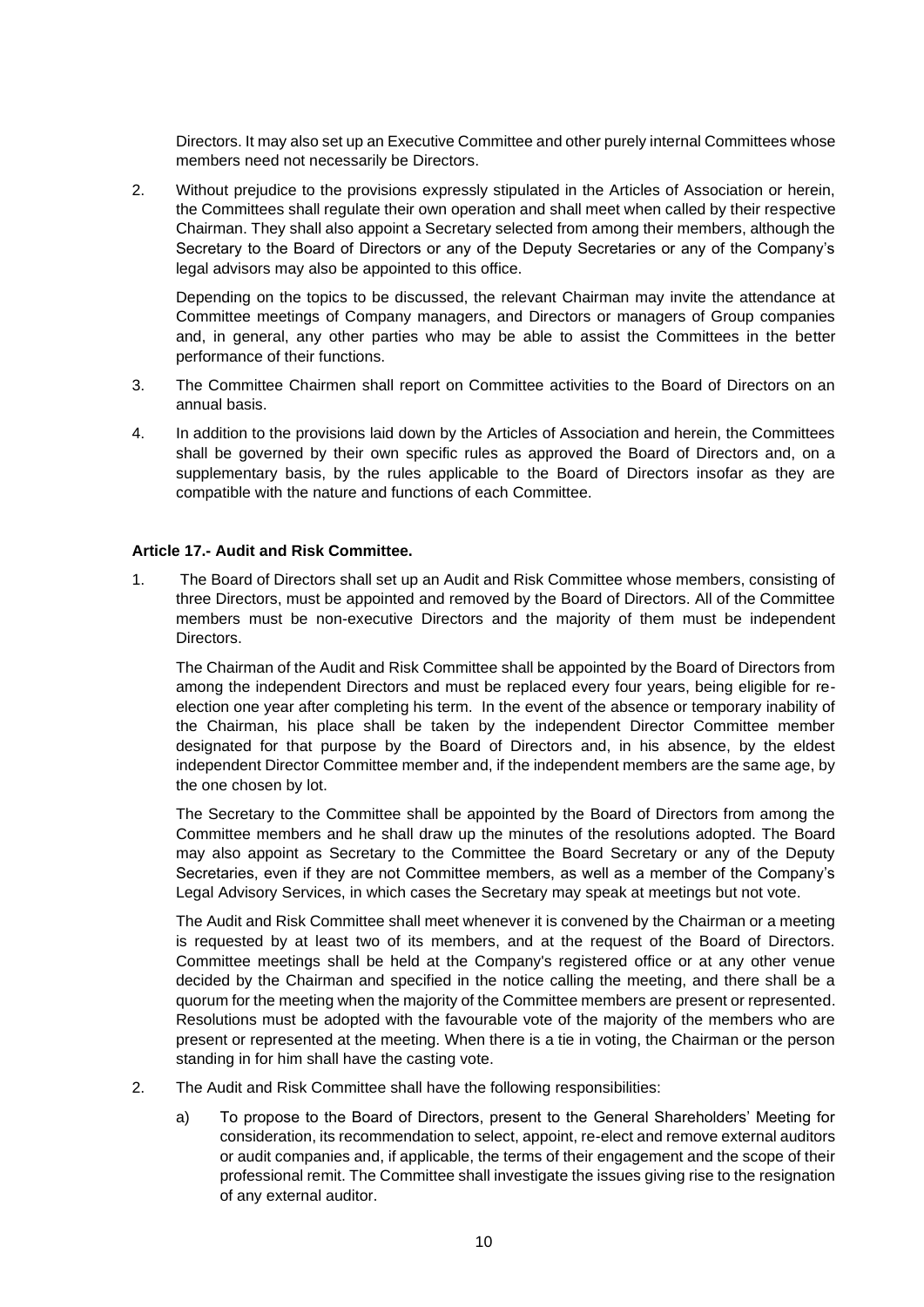- b) To supervise the Company's internal audit services which shall depend on the Audit and Risk Committee, reporting to the Board of Directors. To this end, the Committee shall monitor the independence and efficiency of the internal audit functions, proposing the selection, appointment, re-election and termination of the head of the internal audit service, as well as the budget for the service, receiving periodical information in regard to its activities and verifying that senior management takes into consideration the conclusions and recommendations of its reports. It shall also establish and supervise the proceedings whereby Company personnel may anonymously report any irregularity in the internal control and risk management systems.
- c) To supervise the efficiency of the Company's internal control and risk control systems, including tax risks. To this end, the internal control and risk management systems shall be supervised by the Committee at least once a year, to ensure that the main risks are adequately identified, managed and reported, and will discuss with the auditors or audit firms or experts appointed for that purpose any significant weaknesses detected in the auditing process. For this purpose, the Audit Committee may submit recommendations or proposals to the Board of Directors.
- d) To supervise the Group's regulatory compliance function, under the authority of the Audit and Risk Committee. For these purposes, it will safeguard the independence and effectiveness of such function, approve its annual working plan and periodically receive information on its activities.
- e) To liase with the external auditors in order to receive information on any issues that might jeopardise the latter's independence, for examination by the Committee and any others connected with the auditing procedure; when appropriate and to maintain with the auditors the communications envisaged in audit legislation and in the technical auditing regulations. The Committee shall also receive information from the external auditors on a regular basis regarding the audit plan and the results of its execution, ensuring that the auditors' recommendations are taken into consideration by senior management. The Committee shall also monitor compliance with the regulations in force concerning the provision of services other than auditing, the limits in regard to business concentration of the auditor and, in general, any other rules aimed at ensuring the auditors' independence.
- f) To be informed of the fiscal policies applied by the Company. To that effect, it must receive information from the head of the tax department on the fiscal policies applied, at least, prior to the preparation of the financial statements and the filing of the corporate tax return and, whenever relevant, on the tax consequences of corporate operations submitted to the Board of Directors for approval.
- g) To supervise the financial information that the Company must make public or send periodically to the National Securities Markets Commission; and issue a prior report to the Board of Directors on the creation or acquisition of ownership interests in special-purpose entities or companies domiciled in countries or territories considered to be tax havens; and transactions with related parties.
- h) To report on transactions carried out by a Director or parties related thereto with the Company or its Group, provided that the transaction does not involve a value of more than 10% of Company assets, the use of Company assets or the use of a specific business opportunity.
- i) To report on transactions that the Company or companies of the Group carry out with shareholders holding significant ownership interest, including shareholders represented on the Board of Directors of the Company or other companies that form part of the same group or with persons related thereto.
- j) To assess matters related to the Company's non-financial risks, including operational, technological, legal, social, environmental, political and reputational risks, and coordinating the process of reporting of non-financial information.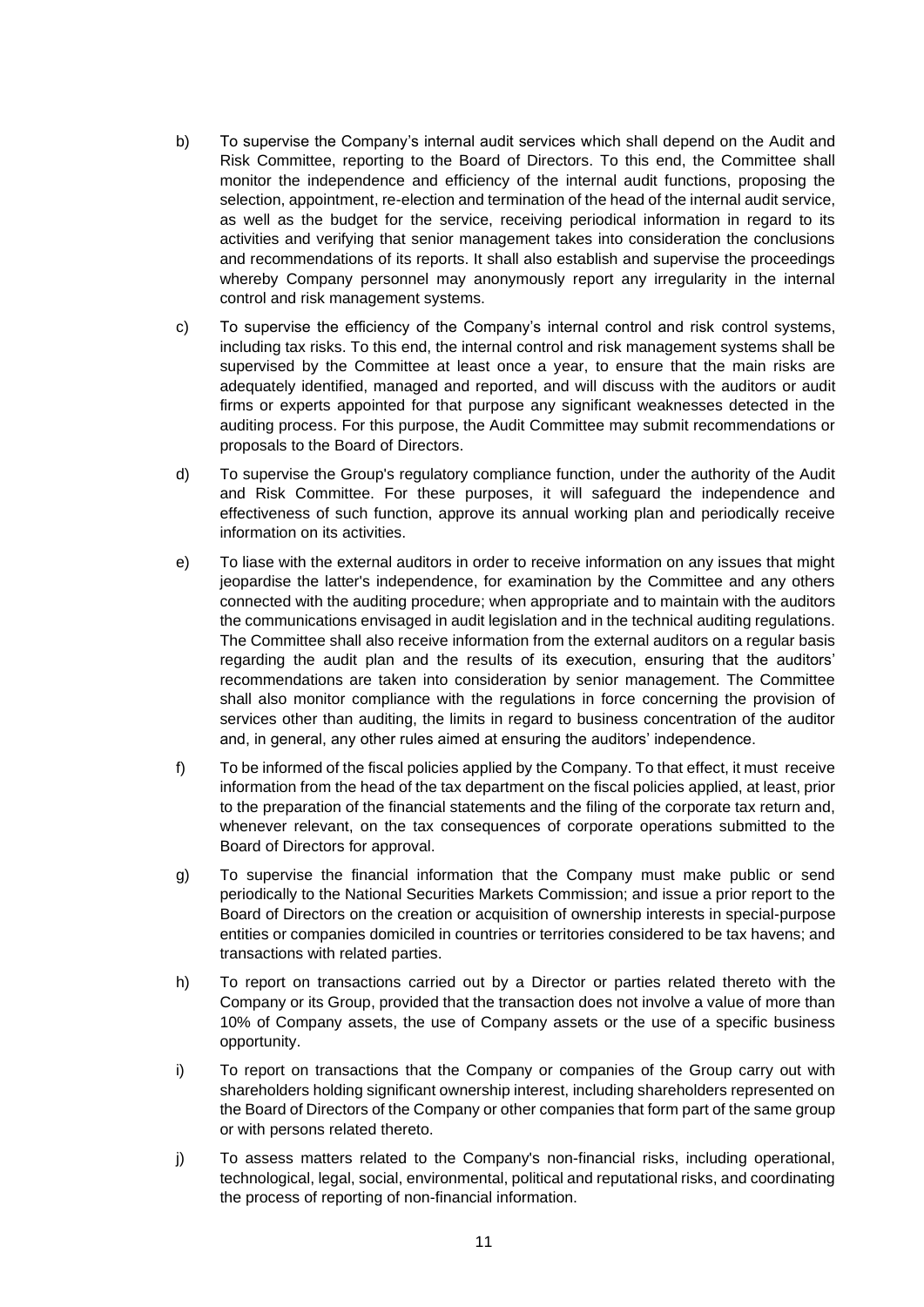- k) Any other general or specific tasks regarding reporting and proposals commissioned by the Board of Directors, or required in order to comply with the regulations in force at any given time.
- 3. The Audit and Risk Committee must report to the Board of Directors on its activities in the course of each year, and the Secretary will send the members of the Board a copy of the minutes of Committee meetings.
- 4. In order to perform its tasks the Committee may seek the assistance and collaboration of independent experts and the attendance at its meetings of Company and Group company executives.
- 5. The Board of Directors may give effect to the foregoing set of rules in the Board Regulations and, as appropriate, in the Audit and Risk Committee Regulations.

### **Article 18.- Appointments and Remuneration Committee.**

1. The Board of Directors shall set up an Appointments and Remuneration Committee as a nonexecutive body, empowered to report, advise and submit proposals to the Board on matters within its remit.

The Committee shall comprise three Directors, appointed by the Board of Directors from among its non-executive members, of which at least two must be independent Directors.

The Board shall also appoint the Chairman of the Appointments and Remuneration Committee from among the independent Directors, and the Committee Secretary. This latter office need not be held by a member of the Committee and may be filled by the Board Secretary or any of the Deputy Secretaries, as well as by a member of the Company's Legal Advisory Services, in which cases the Secretary may speak at meetings but not vote.

The members of the Appointments and Remuneration Committee shall remain in office for as long as they continue to be Company Directors, unless the Board of Directors resolves to remove them. It shall be the responsibility of the Board of Directors to reappoint and remove the members of the Committee.

- 2. The Appointments and Remuneration Committee is responsible, among others, for the following functions:
	- a) To evaluate the balance of skills, knowledge and experience on the Board of Directors. For such purposes, it shall define the roles and capabilities required of the candidates to fill each vacancy and shall evaluate the time and dedication necessary for them to effectively perform their duties.
	- b) To establish a target representation of the gender least represented on the Board of Directors and preparing guidelines of how to achieve this objective.
	- c) To present to the Board of Directors the proposals for the appointment of independent Directors and those classified as other external Directors to be submitted to the decision of the General Shareholders' Meeting, as well as proposals for the re-election or removal of such Directors by the General Shareholders' Meeting.
	- d) To report on the proposals for the appointment of proprietary or executive Directors to be submitted to the decision of the General Shareholders' Meeting, as well as proposals for the re-election or removal thereof by the General Shareholders' Meeting.
	- e) To report on compliance with the Articles of Association and the Board of Directors Regulations regarding the appointment, re-election and removal of members of the Board of Directors whose names are put forward to sit on any of the Board Committees, as well as, where applicable, to hold any office thereon.
	- f) To report on compliance with the Articles of Association and the Board of Directors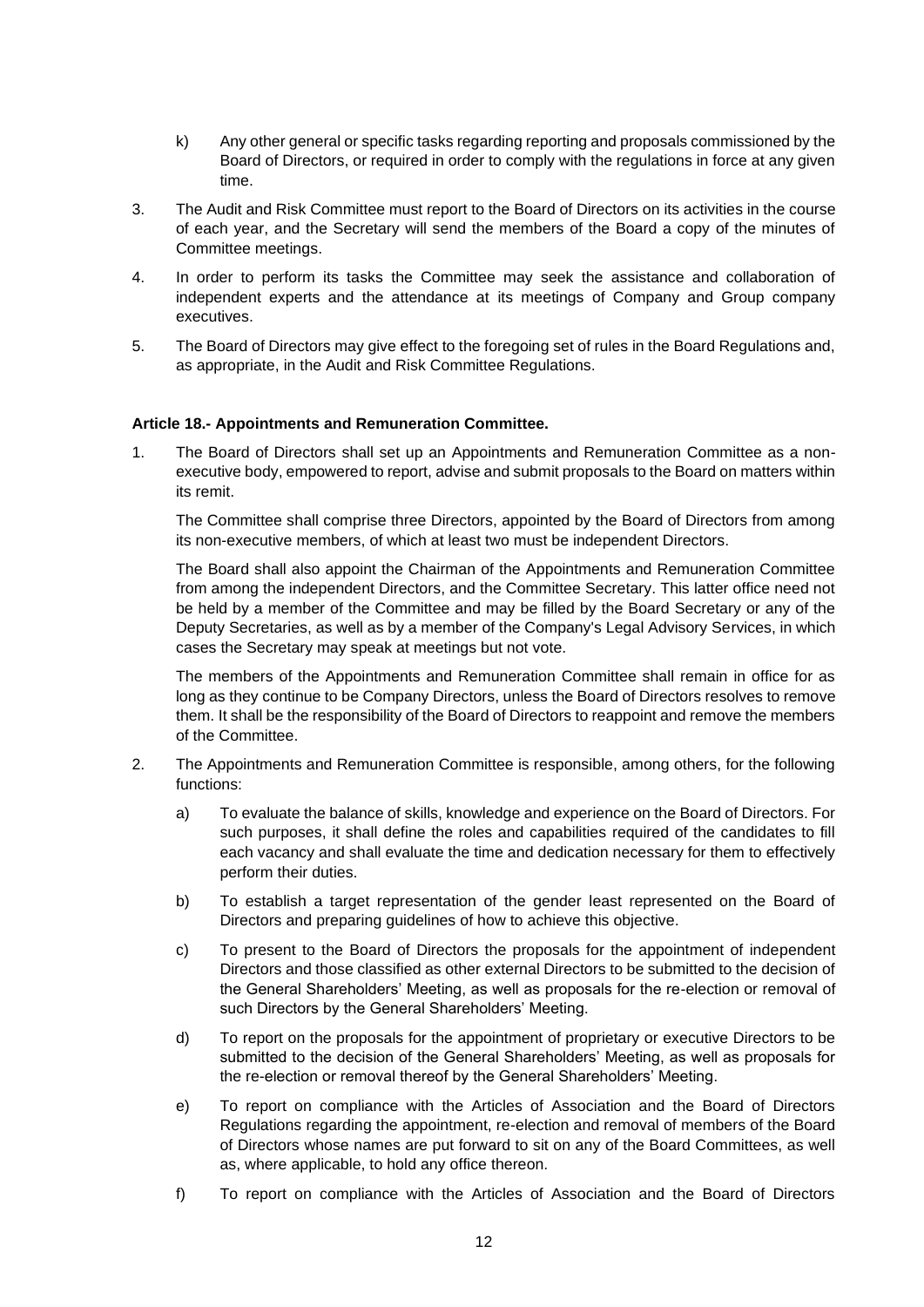Regulations regarding the appointment and removal of the Chairman, Deputy Chairmen, Secretary and, as appropriate, Deputy Secretaries of the Board.

g) To report on proposals for the appointment and removal of the managers who report directly to the Board or some of its members and propose to the Board of Directors the basic terms and conditions of their contracts.

This Committee shall also monitor the decisions taken and criteria applied with regard to remuneration and incentives for senior executives at Group companies.

- h) To examine and organise the succession of the Chairman of the Board of Directors and, where applicable, make recommendations to the Board of Directors to ensure a smooth and well-planned handover.
- i) To propose to the Board of Directors the remuneration of the Directors in their status as such within the statutory framework as well as the individual remuneration and other contractual conditions of executive Directors and review it periodically.
- j) To submit to the Nominations Committee of SIX Group AG the proposals for the appointment of the Spanish independent Directors of BME as members of the Board of Directors of SIX Group AG.
- k) To supervise compliance with the rules of corporate governance.
- l) Any other general or specific tasks commissioned by the Board.
- 3. The Committee shall meet as often as is necessary in the Chairman's opinion for the performance of its functions, at the request of the Board of Directors and whenever a meeting is requested by at least two Committee members. A copy of the Minutes of Committee meetings shall be delivered to all Board members by the Committee Secretary.

There shall be a quorum at Committee meetings when a majority of Committee members are present or represented by proxy, and resolutions shall be adopted by an absolute majority of the members who are present or represented. In the event of a tie, the Chairman shall have the casting vote. The Committee shall report to the Board on the performance of its functions and tasks in the course of each year.

# **Section 3 Rules governing Directors**

#### **Article 19.- Appointment, Re-election, Resignation and Removal of Directors.**

- 1. The Appointments and Remuneration Committee is responsible for proposing the appointment or re-election of members of the Board of Directors if they are independent or other external Directors, and the Board of Directors is responsible for doing so in all other cases. In the case of Directors that are not considered independent or other external Directors, the proposal must be accompanied by a prior report from the Appointments and Remuneration Committee.
- 2. Proposals for the re-election of Directors in particular must evaluate the quality of services rendered and commitment during their previous term of office. Directors standing for re-election shall not take part in any discussions or decisions concerning their re-election.

The Chairman, Deputy Chairmen and, where applicable, the Secretary of the Board of Directors who are re-appointed as Directors at the General Shareholders' Meeting shall remain in office without having to be re-elected, without prejudice to the Board of Director's power to terminate these appointments.

3. Directors shall vacate office when so decided by the General Shareholders' Meeting and at the end of the term for which they were appointed unless re-elected at the General Shareholders' Meeting.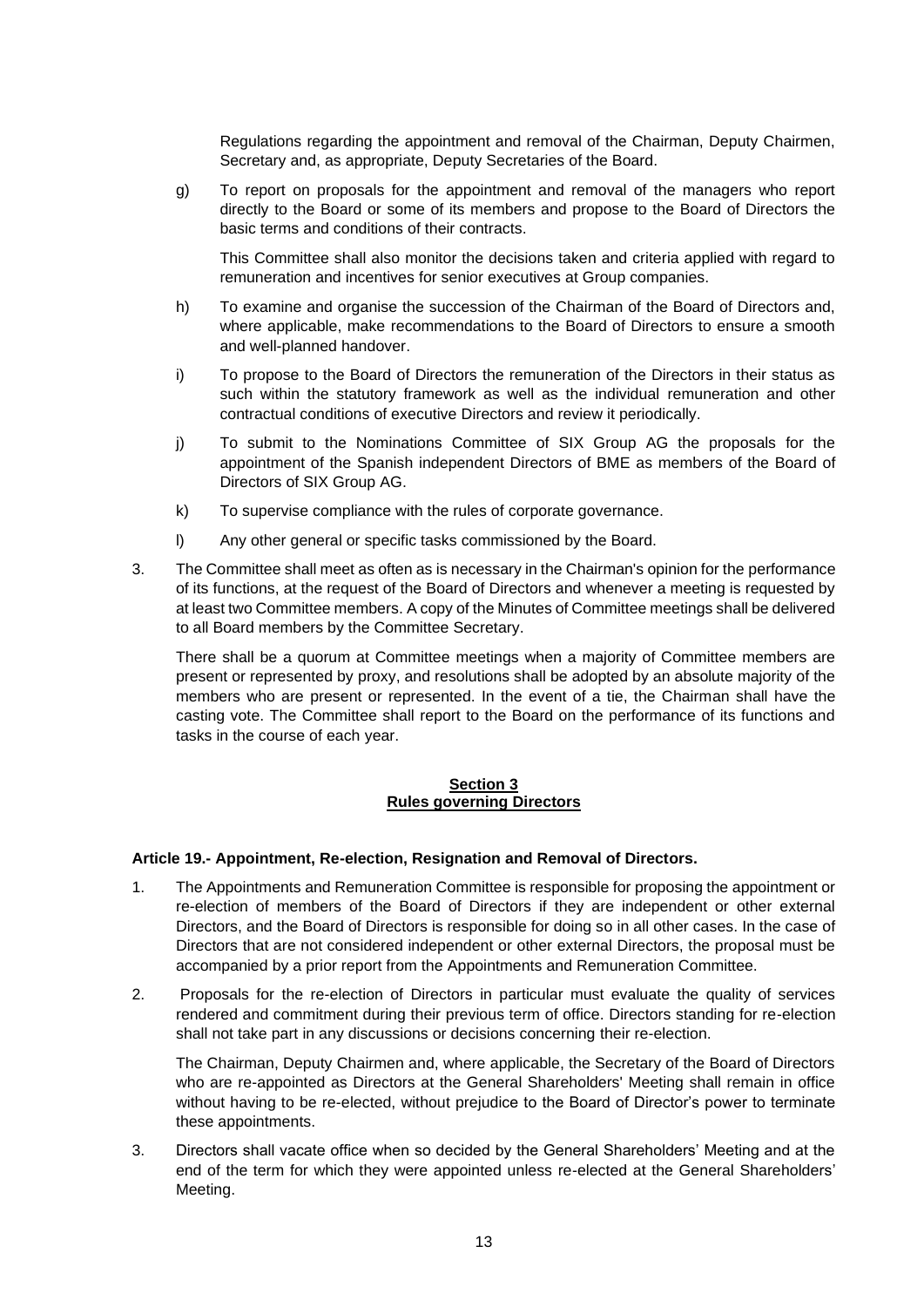The Board of Directors shall not propose the removal of any independent Directors before the end of the term for which they were appointed unless they have valid grounds for doing so on the basis of a proposal from the Appointments and Remuneration Committee. Just cause will be presumed when Directors have failed to perform the functions inherent to their office or they are affected by any of the circumstances that are incompatible with their status as independent Directors.

- 4. In addition to the reasons stipulated in the Articles of Association, Directors must tender their resignation in the following circumstances:
	- a) In the cases of incompatibility or prohibition envisaged in the Articles of Association and herein.
	- b) In general, when their continuation as Board members could jeopardise the Company's interests.

# **Article 20.- Limitations**

Directors may not hold directorships at more than four companies whose shares are listed on Spanish or foreign stock markets. For these purposes, the following shall be considered to be a single directorship:

- those held in companies in the same Group, and
- those held in representation of the same significant shareholder in the Company.

# **Article 21.- Directors' right to information and advice.**

When required for the performance of their functions, Directors shall have the broadest powers to obtain information on any aspect of Company and its Group, and shall be granted access to any documents, registers, past records or any other information they may require.

All requests for information shall be addressed to the Chairman and shall be dealt with by the Board Secretary who shall directly provide the information required or put the Director in contact with the appropriate person within the Company, while ensuring that the necessary measures are taken to guarantee that the Directors' right to information is met to their full satisfaction.

# **Article 22.- Due diligence.**

- 1. Directors must perform their duties and comply with the duties imposed by law and under the Articles of Association with the standard of care of an orderly businessman, taking into account the nature of the office and the functions attributed to each of them.
- 2. Directors must have the dedication required, take the measures necessary to carry out adequate management and control of the Company and contribute to the Board's function of driving, directing and supervising the management and the ordinary business of the Company.
- 3. Directors shall specifically be obliged to:
	- a) Request from the Company the information necessary to prepare for the meetings of the Board and any Committees they belong to.
	- b) Personally attend meetings of the corporate bodies they belong to and actively participate in all discussions, thereby contributing effectively to the opinion-forming and decisiontaking process.

If a justified cause prevents them from personally attending meetings to which they have been called, Directors should give instructions to the Director who is to represent them, as appropriate.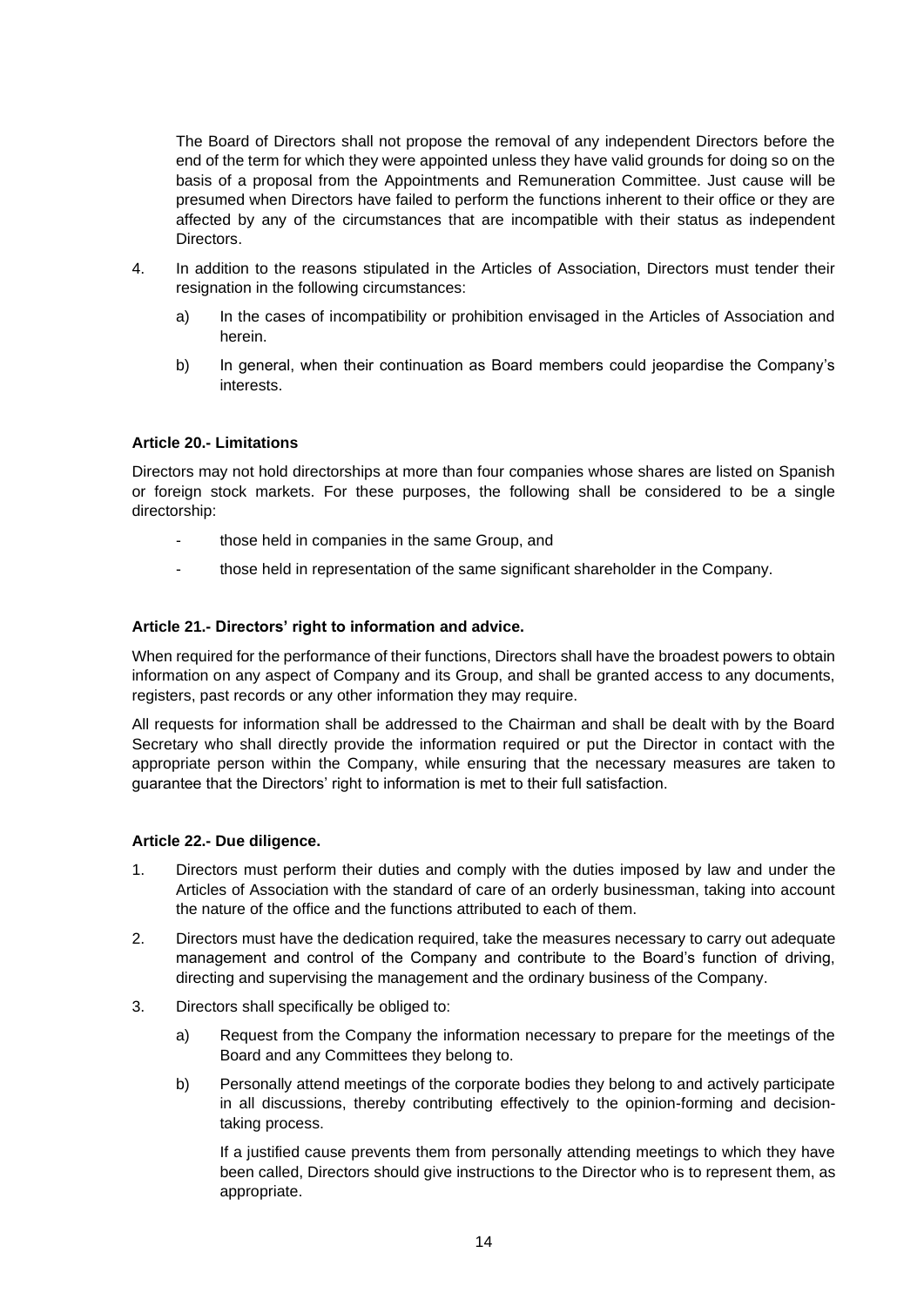- c) Call a meeting of the corporate bodies to which they belong when they consider this to be in the Company's interests, proposing such items on the agenda as they consider necessary.
- d) Assume the specific functions entrusted to them by the body they belong to, or otherwise explain the reasons why they are unable to do so.

### **Article 23.- Duty of loyalty.**

- 1. In discharging the duties of their office, Directors shall act with the diligence of loyal representatives, acting in good faith and in the Company's best interests.
- 2. The duty of loyalty in particular obliges Directors:
	- a) Not to exercise its powers for purposes other than those for which they were granted.
	- b) To abstain from participating in the deliberations and voting on resolutions and decisions in which the Director or a related person has a direct or indirect conflict of interest. This obligation to abstain shall not include resolutions or decisions that affect their status as Director, such as their appointment or removal for positions on the Board of Directors or other similar decisions.

Proprietary Directors must not participate in votes on matters in which the shareholders who proposed their appointment and the Company have a direct or indirect conflict of interest.

- c) To maintain the secrecy of information, data, reports or background documents to which they had access as a result of exercising their duties, even if they no longer hold such office, except in cases where permitted or required by law.
- d) To carry out their functions under the principle of personal responsibility with freedom of judgement and independence regarding instructions from and relationships with third parties.
- e) To adopt the measures necessary to avoid being involved in situations where their interests, either as independent professionals or as employees, may be in conflict with the Company's interests and their duties to the Company.

#### **Article 24.- Conflicts of interest.**

- 1. The duty to avoid conflicts of interest in particular obliges Directors to abstain, both if the beneficiary of the prohibited actions or activities is the Director or a person related thereto, from the following:
	- a) Engaging in transactions with the Company, except for ordinary transactions arranged under standard terms and conditions for clients that are hardly relevant, which are understood as transactions that do not need to be reported in order to present a true and fair view of the Company's equity, financial position and results.
	- b) Using the Company's name or relying on their directorship to exert undue influence over the arrangement of private transactions.
	- c) Making use of Company assets, including the Company's confidential information, for private purposes.
	- d) Taking advantage, for their own benefit or the benefit of a third party, of any investment or commercial opportunities or other transactions that they have knowledge of in the performance of their duties using the information resources of the Company or Group companies.
	- e) Obtaining rewards or remuneration from third parties other than the Company and its group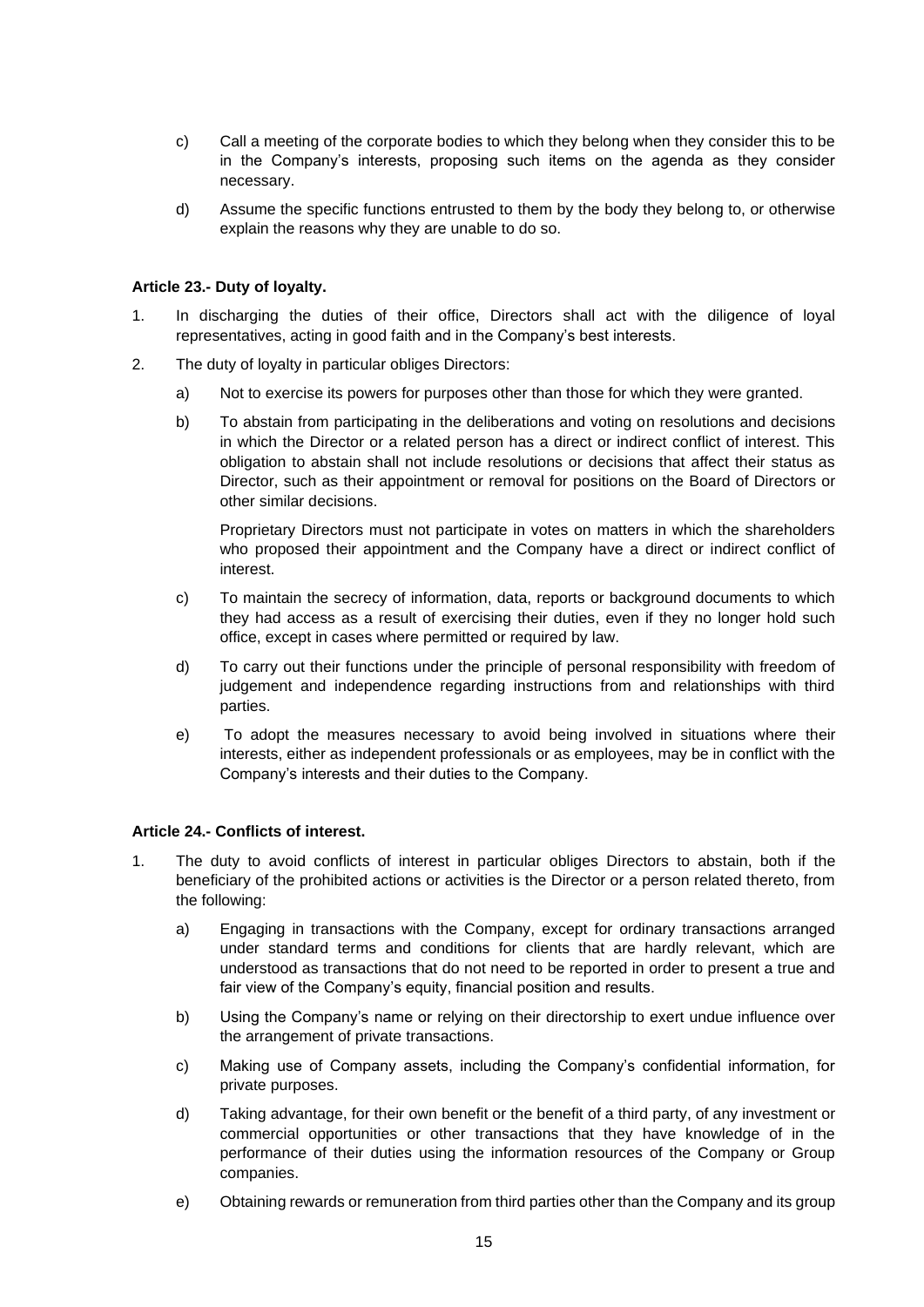when these are associated with discharging their duties, with the exception of complimentary or courtesy gifts and rewards.

- f) Engaging in activities as an independent professional or an employee when these effectively compete with the business of the Company or Group companies, including oneoff or potential transactions, or which otherwise place the Director in a situation of permanent conflict with their interests.
- 2. Directors shall notify the other Directors and, where applicable, the Board of Directors of any situation that may entail a direct or indirect conflict of interest between them or any persons related thereto and the Company.
- 3. The Company may dispense with the prohibitions contained in this article in unique cases, authorising a Director or a person related thereto to carry out a certain transaction with the Company, use certain company assets, take advantage of a specific business opportunity, or obtain rewards or remuneration from a third party, according to the terms, form or procedure established in current legislation.

# **Article 25.- Other duties of disclosure for Directors.**

Directors must notify the Company, via its Chairman, and maintain the information up to date relating to:

- a) Any positions they hold at other companies or entities, and before accepting any directorship or management position in another company or entity, should inform the Appointments and Remunerations Committee of their intention to do so.
- b) Any fact or situation which may affect the nature or terms under which their appointment as Directors was made, or which could materially influence their activity as Directors.
- c) Any legal, administrative or other types of claims affecting them that, because of their importance, could seriously affect the Company's reputation.
- d) Any criminal proceedings in which they are an accused party and of the subsequent progress of the proceedings.

# **Article 26.- Directors' relations with Group companies and significant shareholders in respect of the markets and systems managed by them.**

Given the markets- and systems-related activities carried on by the Group companies, transactions, operations or actions undertaken by Directors and significant shareholders and/or their related parties in their activities on the markets and systems managed by Group companies shall not require prior authorisation, nor shall they be subject to disclosure obligations, provided that they are within the ordinary course of business of the parties involved and on an arm's length basis, without prejudice to compliance with any regulations applicable to transactions with related parties.

#### **Article 27.- Directors' remuneration.**

- 1. The remuneration to be received by Directors acting as such and based on the executive functions attributed thereto will be brought into line with that established for such purpose in the Articles of Association.
- 2. The remuneration of Directors acting as such shall be determined by the Board of Directors within the maximum annual remuneration to be paid to the Board of Directors as set forth at the General Shareholders´ Meeting. For the purpose of setting each Director's individual remuneration, the functions and responsibilities attributed thereto, membership on Board Committees and any other objective circumstances deemed relevant shall be taken into account.